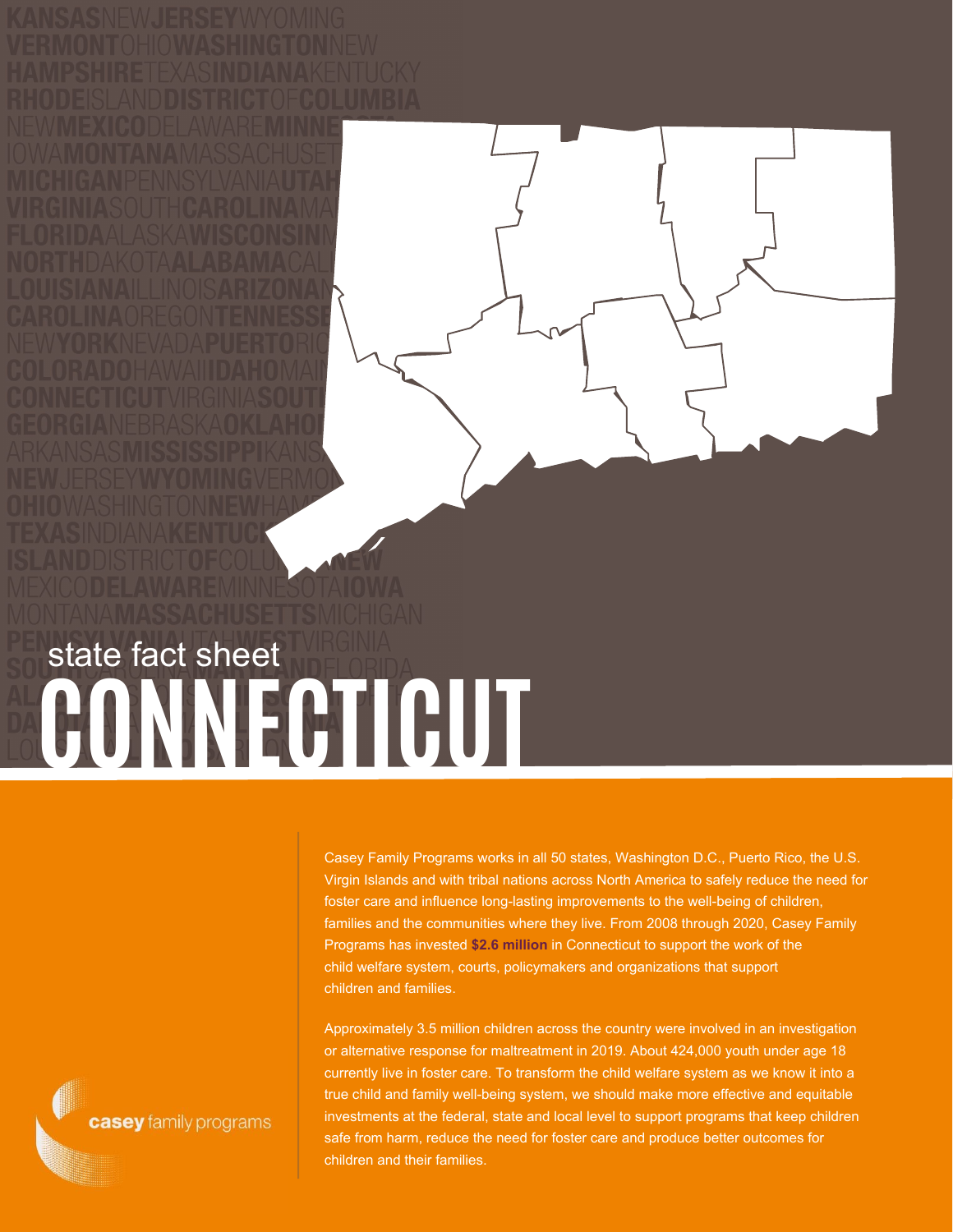We talk about a "foster care system," but the goal is to create a child and family well-being system that prevents abuse and neglect and helps every child grow up safely in his or her own family whenever possible. Rather than waiting for maltreatment to occur, we can improve the safety of children who have come to the attention of child protective services by helping their families with evidence-based and promising practices.

Across Connecticut in 2019, approximately:



Most states currently are limited to using the bulk of the \$9.8 billion in dedicated federal child welfare funding only for services related to foster care. The Family First Prevention Services Act of 2018 and the Family First Transition Act of 2019 provide states with the historic opportunity to invest federal funding to support preventive services, including substance abuse, mental health and parental skill training, so more children can remain safely at home. States and tribes now have access to new federal prevention resources to help keep children safe from harm in the first place by helping strengthen their families.

How federal child welfare funding is currently aligned in Connecticut\*:



 $\mathbf \Xi$ **CO** kin gs $\mathbf \Xi$ **CO** rtæ r in  $\, >$ c جا  $\mathbf \Xi$ c  $\blacksquare$  $\mathbf{S}$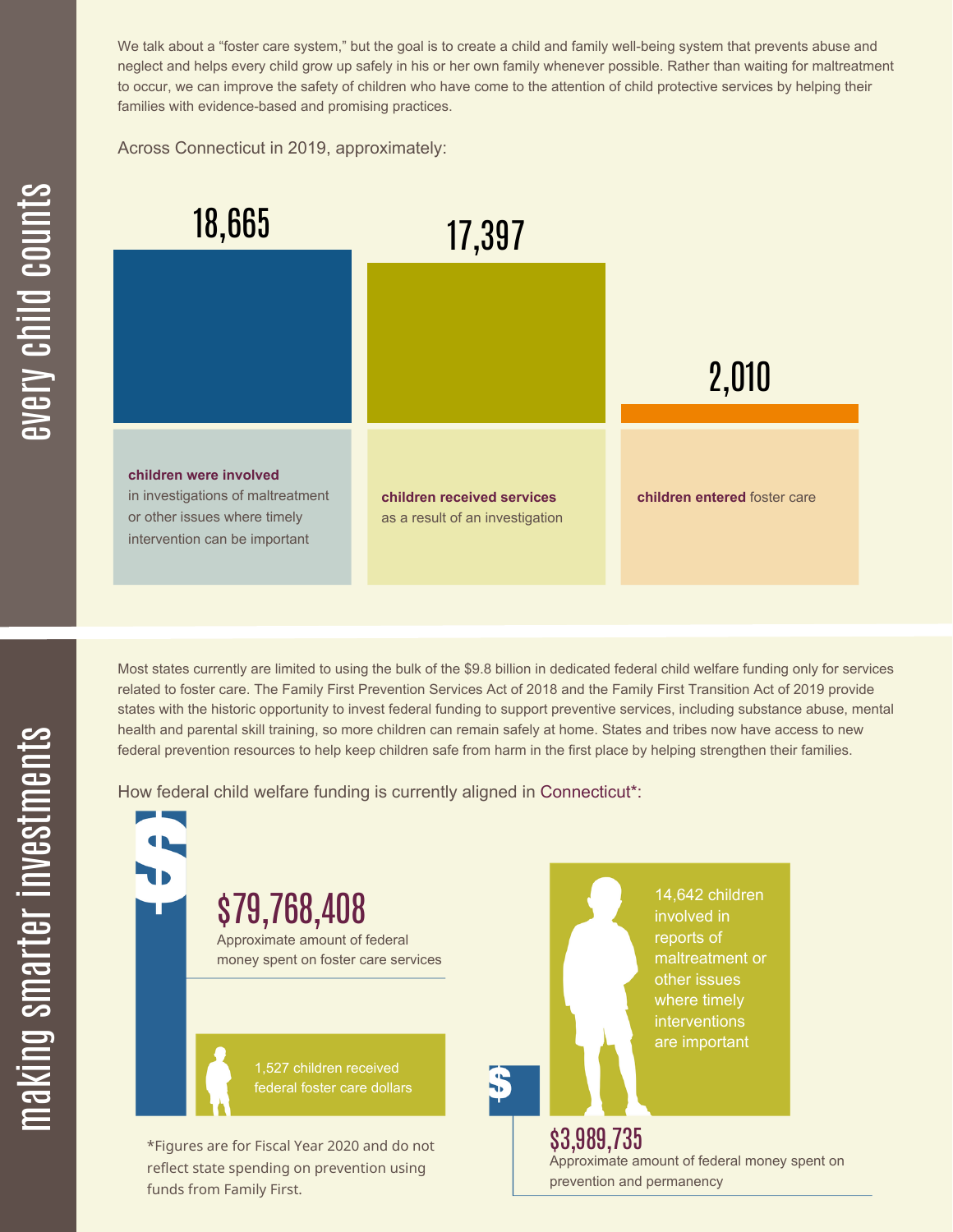$\overline{\mathbf \Theta}$  $\overline{\mathbf{C}}$ <u>pin</u>  $\overline{\mathbf{C}}$  $\overline{\mathbf{C}}$  $\equiv$  $\overline{\mathbf{c}}$  $\overline{\phantom{0}}$  $\boldsymbol{\mathcal{O}}$ a  $\overrightarrow{\mathbf{e}}$ 

> $\overline{\mathbf{C}}$  $\leq$  $\overline{\mathbf{C}}$  $\overline{\mathsf{Z}}$  $\overline{\mathbf{C}}$

> > $\equiv$

 $\blacksquare$ e  $\boldsymbol{\mathcal{C}}$  $\overline{\mathbf{C}}$ 

 $\overline{\phantom{1}}$ 

Safety and effective response go hand in hand. Most children enter foster care due to neglect and other reasons — not because of physical or sexual abuse. In Connecticut, providing targeted and effective interventions as soon as possible, including by accessing new federal resources provided under the Family First Prevention Services Act and the Family First Transition Act, can safely allow children to remain with their families and thrive.

93% of

do not

children in

**Connecticut** 

experience

occurrence of

maltreatment

a repeat

within six

months

Reasons children in Connecticut enter foster care:



\*"Other" includes parental substance abuse, child substance abuse, child disability, child behavior problems, parent death, parent incarceration, caretaker inability to cope, relinquishment or inadequate housing.

What happens to children who end up in foster care? Most are safely reunited with their own family or extended family. A significant number are adopted. Under the Family First Prevention Services Act, communities can more easily invest in helping more children to grow up in safe, stable families by providing appropriate and timely services prior to the need for removal, or after they return home or have been adopted.

Among children in Connecticut who exited foster care in 2019:



Numbers may not equal 100% due to rounding. \*"Other" includes transferred to another agency, ran away or died.

 $\overline{\phantom{a}}$  $\overline{\mathbf{C}}$  $\mathcal{C}$ <u>م</u>  $\equiv$ el<br>O  $\overline{\phantom{0}}$  $\blacksquare$ t<br>B mily